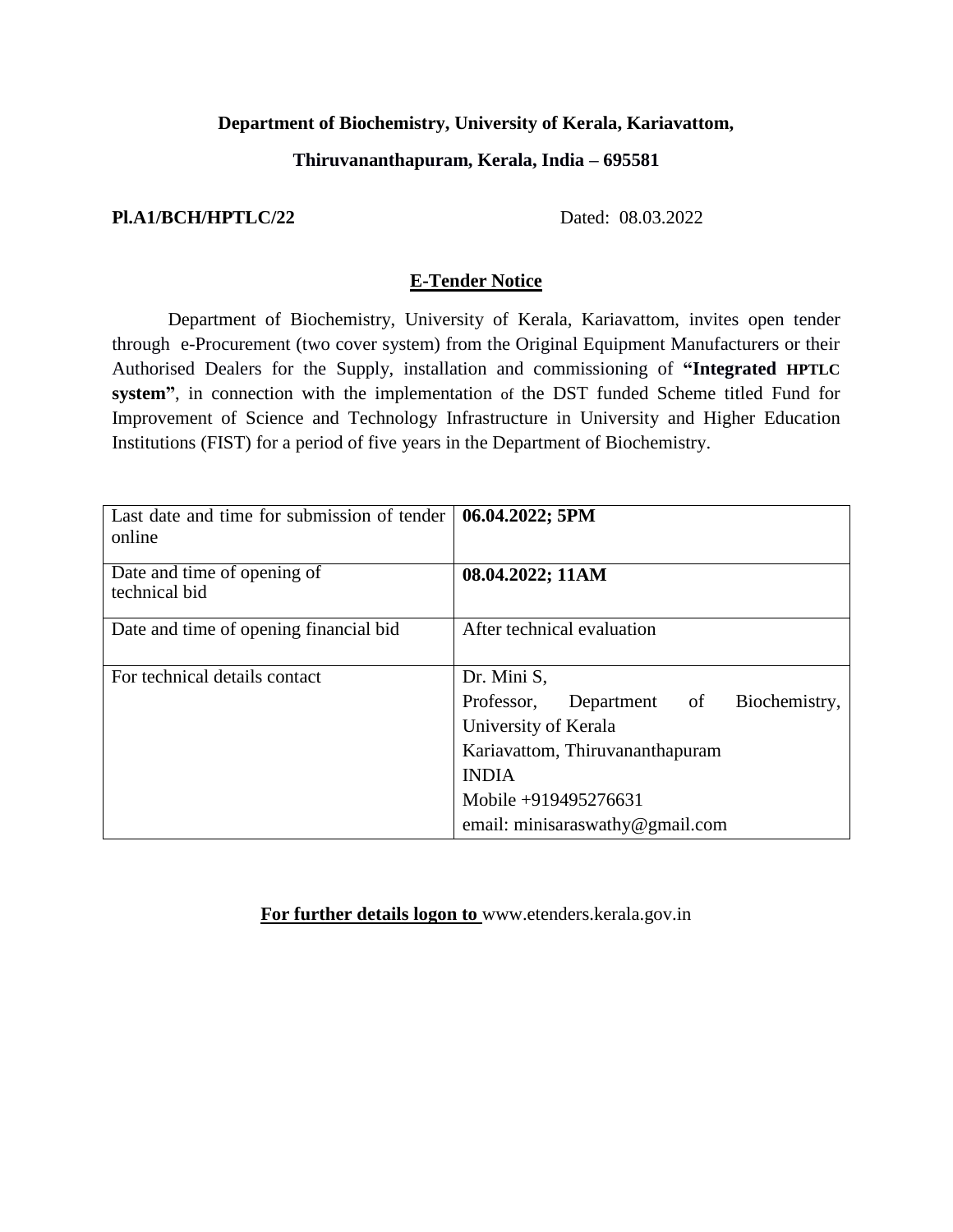### **Technical specifications of HPTLC system**

### **Integrated HPTLC system for quantification, identification, finger printing and micro- preparative separations. High Performance Thin Layer Chromatography**

**HPTLC SOFTWARE** – New generation complete system & data acquisition, single software to link, control, integrate, manage the individual instruments for application, development, scanning and image documentation. Guides the user through chromatography steps. Numerous methods library available for internet download for lifetime. Client-server system for flexibility. Powerful database tracks individual samples and ensures data integrity. Automatic System Suitability detection and check. Built-in automatic back-up and restore tool for data. Produces a comprehensive GLP compliant analysis report with instrument, analyst, date, time, place, method parameters etc. and complete details. Communicates in both directions with instruments. Random and unique report ID given to each printout. Stores infinite number of methods and downloads them to instruments, when called for. Data security achieved through access control, customizable user Management, defined access levels to success. Safe database prevents accidental alteration / deletion. Essential for GLP & optional 21 CFR Rule 11 compliance and electronic data storage security and transmission

### **MANUAL SAMPLE SPOT APPLICATOR**

Manual device. Precise sample positioning at 5 mm intervals or multiple thereof. Precise volumes. Disposable capillaries of 0.5, 1.0, 2.0 & 5.0 μL, sample application quality independent of analyst. Capillaries are loaded in reusable magazines, mounted on dispenser. Plate size acceptable upto 20x20cm. Magnets to hold plates.

#### **CHROMATOGRAM DEVELOPMENT CHAMBERS**

All glass, moulded, one piece, bubble free chamber for TLC/ HPTLC. Bottom divided into two equal halves with a sloping divider. Chamber top and bottoms (both outside the chamber and inside the two troughs) should be perfectly parallel to each other.

Chamber ground finish on top for good seal and at bottom for perfect level. Heavy chamberto minimize effects of vibration. One piece joint less moulded chambers prevent leakage and tough to handle while cleaning. Stainless steel rust proof lid with overhang to completely seal the chamber. Appropriate sizes for 20x20 cm, 20x10 cm and 10x10 cm plates.

#### **SOLVENT FRONT MONITORING DEVICE**

An electronic device to detect  $\&$  monitor solvent front position during chromatography. Notifies acoustically  $\&$ visually that mobile phase has reached the preset developing distance during chromatogram development. Works with glass plates being developed in glass chambers of different sizes 20 x 20 cm, 20 x 10 cm, 10 x 10 cm. Batteries included.

### **PHOTO RECORDING UV CABINET:**

#### **UV Cabinet with a digital camera mount.**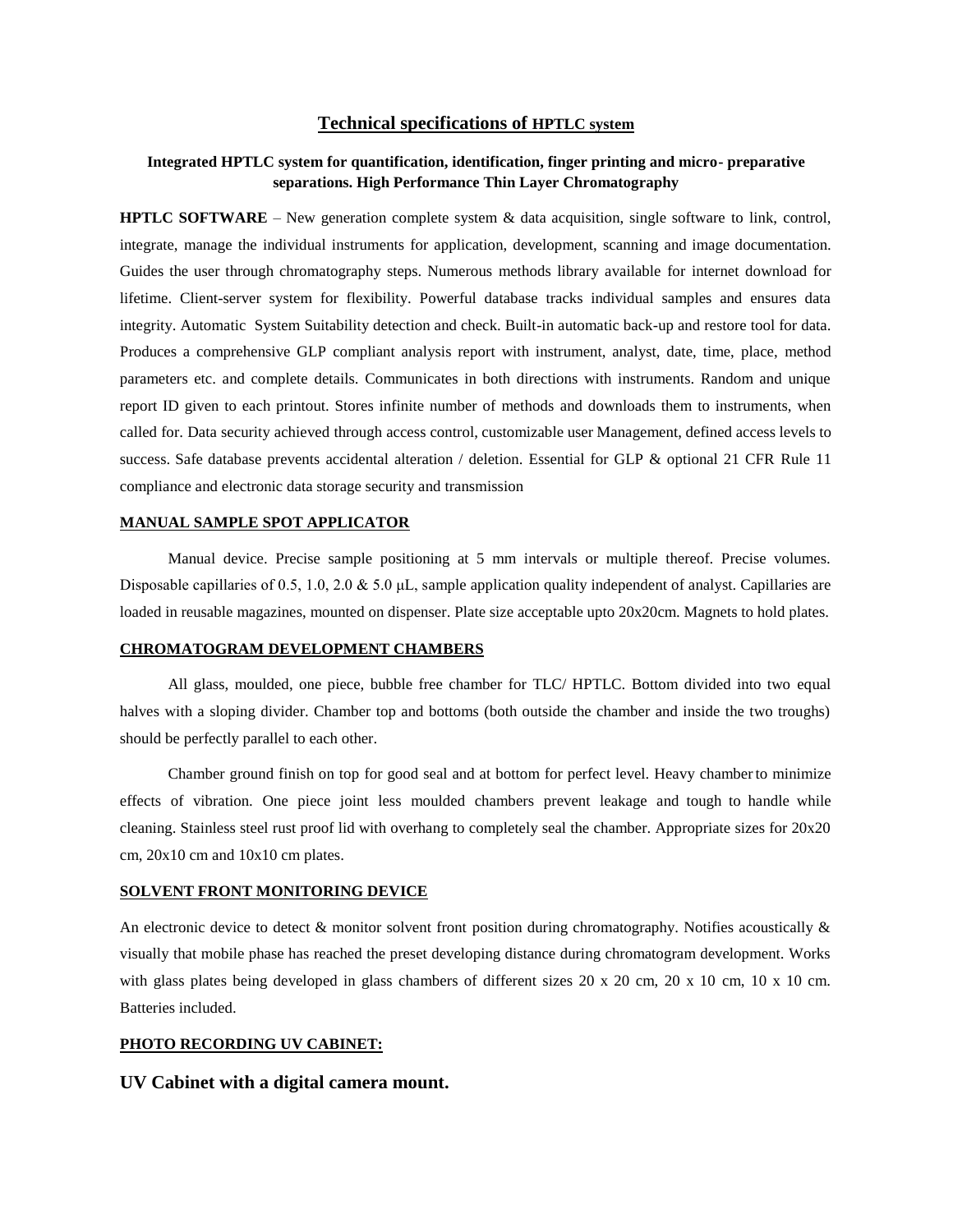Enables to inspect the plate as well as keep a record by photo documentation. Images transferrable to PC. Digital camera required. Image can be attached to System Manager report. Image annotation software included.

Dual wavelength 254 nm + 366 nm with guaranteed minimum intensity, as follows: UV lamp at 17 cm distance. Short wave UV (254 nm) 1600, long wave (366 nm) 1000, Visible light (<400nm) 0.4. Full protection to viewer's eyes and skin from UV light for safety. High tech 50 kHz power supply for flickerless, instant illumination. Portable darkroom. Auto switch off after 10 min. Thermal sensor and tilt sensor built in.

#### **TLC / HPTLC SCANNER WITH DATA EVALUTION**

System Manager controlled Scanner / Densitometer for automatic spectrum scanning for identity check as well as purity check; Automatic quantitative measurement by absorbance & fluorescence; All facility plate sizes acceptable; Reprocibility of positioning better than 50µm in Y direction & 100µm in X direction. Scan speed 100mm/sec @ 25μm resolution; Quick scan facility; Wavelength range 190-900 nm; Wavelength accuracy better than 1nm and reproducibility better than 0.2nm. Monochromator flushing by nitrogen; Data sampling rate – 4000 / sec; Special Macro optics for TLC & Micro optics for HPTLC. Apochromatic suprasil– fluorite lens system. Spectrum scan speed 100 nm / sec; Max 999 spectra / plate; Visible pilot slit image / scan compartment illumination with UV to check sample alignment with scan beam; D2, Hg, W lamps built-in. Self-diagnostic + Service dialog + Universal filter for fluorescence also built-in; scan slit size variable; bandwidth selectable 5 or 20 nm. 16 bits, 2 channel interface, 100mg per double conversion.

Data evaluation 32-bit software (latest version), Excellent S/N ratio. High reproducibility; Controlled by System Manager, Automatic / Manual data integration, Auto baseline correction. Spot check facility. 3D display with data storage and auto calculation of each peak at its  $\lambda$ max. Sub-component evaluation. Calibration - single level, multilevel, linear / non-linear. limit test support. Track profile subtraction. Statistics CV / CI. Reproducibility check facility. Auto calculation of data from wts and dil. factors, Computer generated random no. for each report (GLP compliance). Lamp use tracking. 2 level digital user manual. Service Dialog + self- Diagnostics + Tutorial all built – in. Meets GLP. Optional IQ-OQ and 21 CFR Rule 11 certification.

# **ESSENTIAL SOFTWARE FOR SCANNER**

- a) Spectrum Scanning option
- b) Scanner Quantification
- c) Scanner Multi Wavelength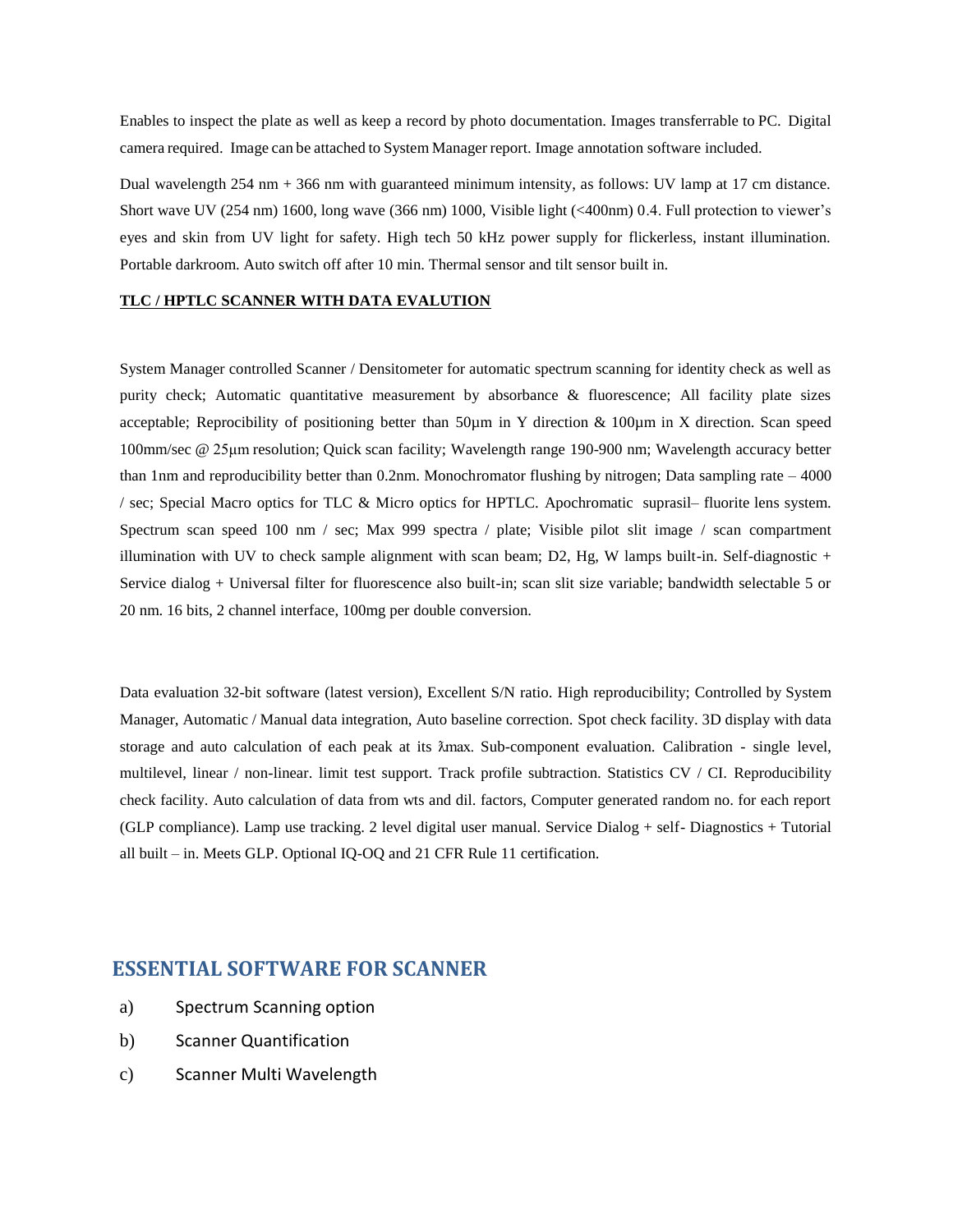## **General Conditions:**

- 1. The tender shall be submitted in the two bid *viz.* Technical Bid and Financial Bid. Only those qualified in technical bid will be eligible for participating in financial bid. A presentation regarding the technical specification and item to be supplied shall be done before the technical evaluation committee if requested.
- 2. The bidder should be a manufacturer or their dealer specifically authorized by the manufacturer to quote on their behalf for this tender as per Manufacturer Authorization From and Indian agents of foreign principals, if any, who must have designed, manufactured, tested and supplied the equipment(s) similar to the type specified in the "Technical Specification". Such equipment must be of the most recent series/models incorporating the latest improvements in design. The models should be in successful operation for at least one year as on date of Bid Opening.
- 3. **Compliance Statement**: Along with the technical details provide a tabular column indicating whether the equipment quoted by you meets the specifications by indicating 'YES' or 'NO'. If 'YES', support the claim by providing original brochures. **Venders should provide clear brochures/data sheets about the equipment and its working. Also include adequate proof for the claim regarding the performance.**
- 4. **Reference:** Names of Institutes with contact person and telephone/ email where similar equipment supplied by you in India [Preferably South India] shall be mentioned in the bid.
- 5. Incomplete & conditional tenders and tenders received after the due date will be summarily rejected without assigning any reasons thereof.
- 6. Price quoted should be CIP Department of Botany, University of Kerala, Kariavattom Campus, Trivandrum-695581.
- 7. The price should be inclusive of all taxes, duties, transportation, insurance, installation etc. Nothing extra will be paid in addition to the quoted rate. Any amount in Indian rupees for installation, commission, labour, spares, service etc. shall be entered in item 2 of BoQ.
- 8. Payment Terms: 90% payment shall be made through irrevocable LC on presentation of complete and clear shipping documents and balance 10% of the amount shall be released after the receipt, installation commissioning and acceptance of the equipment or 100%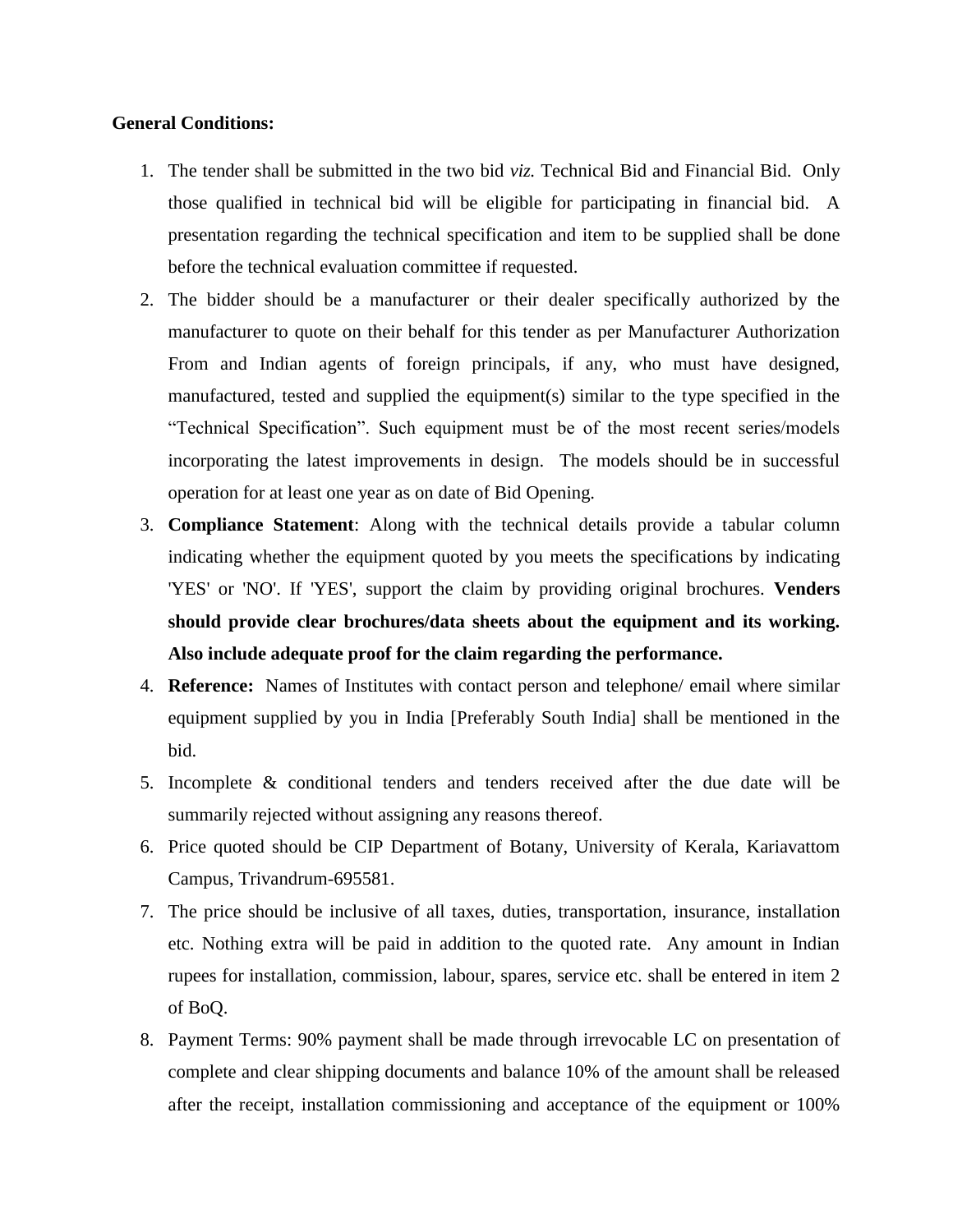through overseas DD after installation followed by certification by the CLIF, University of Kerala.

**9.** Validity of tender: Tender submitted shall remain valid at least for 120 days from the date of opening the tender. Validity beyond 120 days, from the date of opening of the tender shall be by mutual consent.

### 10. **Every tenderer should submit an Earnest Money Deposit (EMD) of Rs. 30,000/-.**

### 11. **Every tenderer should submit Tender fee of Rs. 2500/-.**

- 12. Delivery and installation: Proposed delivery schedule should be mentioned clearly. Delivery and installation **should be made at the Department of Biochemistry, University of Kerala, Kariavattom campus, Trivandrum without extra cost (inclusive of documentation, demurrage, customs duty, clearance and transportation charges)**. University of Kerala will provide customs duty exemption certificates if required. **Complete installation, testing and demonstration of the system and day-to-day maintenance are to be provided at site. University of Kerala will provide customs duty exemption certificates if required**.
- 13. **Service facility**: Supplier should mention their details of service setup and manpower in Thiruvananthapuram who are responsible for after sales support.
- 14. The model number, make, and a printed literature of the product shall submit positively.
- 15. In case of any dispute, the decision of the University authority shall be final and binding on the bidders.
- 16. The undersigned reserves the right to reject any or all of the tenders received without assigning any reason thereof.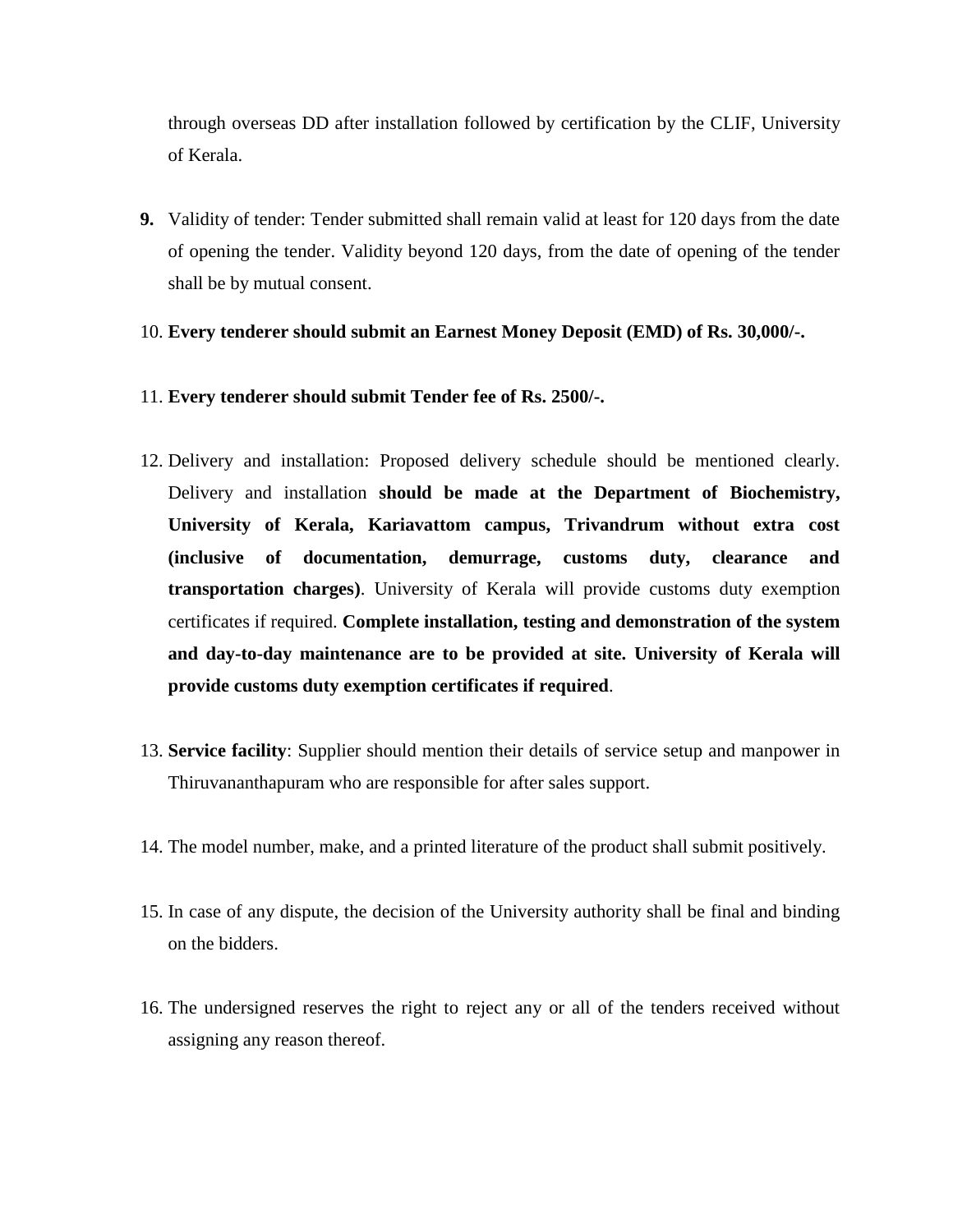- 17. If any component is found to be defective during the warranty period, the vendor has to replace the defective item immediately at their own cost.
- 18. **Maintenance:** A good team of service engineers, trained by the manufacturer is essential. Complete HPTLC CV should be within 2% analysis scanning. Detailed information of service engineers and their product training to be provided. AMC or CMC rates should be offered reasonably.
- 19. Specifications should be confirmed from the website of the manufacturer. Good service support from India is essential. Live product demo, with our samples is necessary. The same may be arranged at supplier's cost.
- 20. **Analysis support**: Since we deal with complex samples, support for analysis should be given by the supplier by sending their application specialist. Equipment should be future proof and manufacturer is expected to offer upgrade whenever available rather than change models.
- 21. **Training**: 3 levels 3 days during installation. Subsequently at supplier's Application lab and in our lab. Please provide full details of after sales services staff and application lab.Demo of various specifications should be given by the successful bidder before placing order.A live demo nearby and analysis of our samples will have to be done by bidders at their cost. Please provide complete details of your customer support lab. in India and training charges, if any in the next three years after the installation.The winning bidder will have to prove compliance with specifications before placing order.
- 22. **Warranty:** Three-year comprehensive warranty, including replacing parts and service with additional 2-year AMC After sales services must be described in detail. After sales support through Application Lab is very essential.